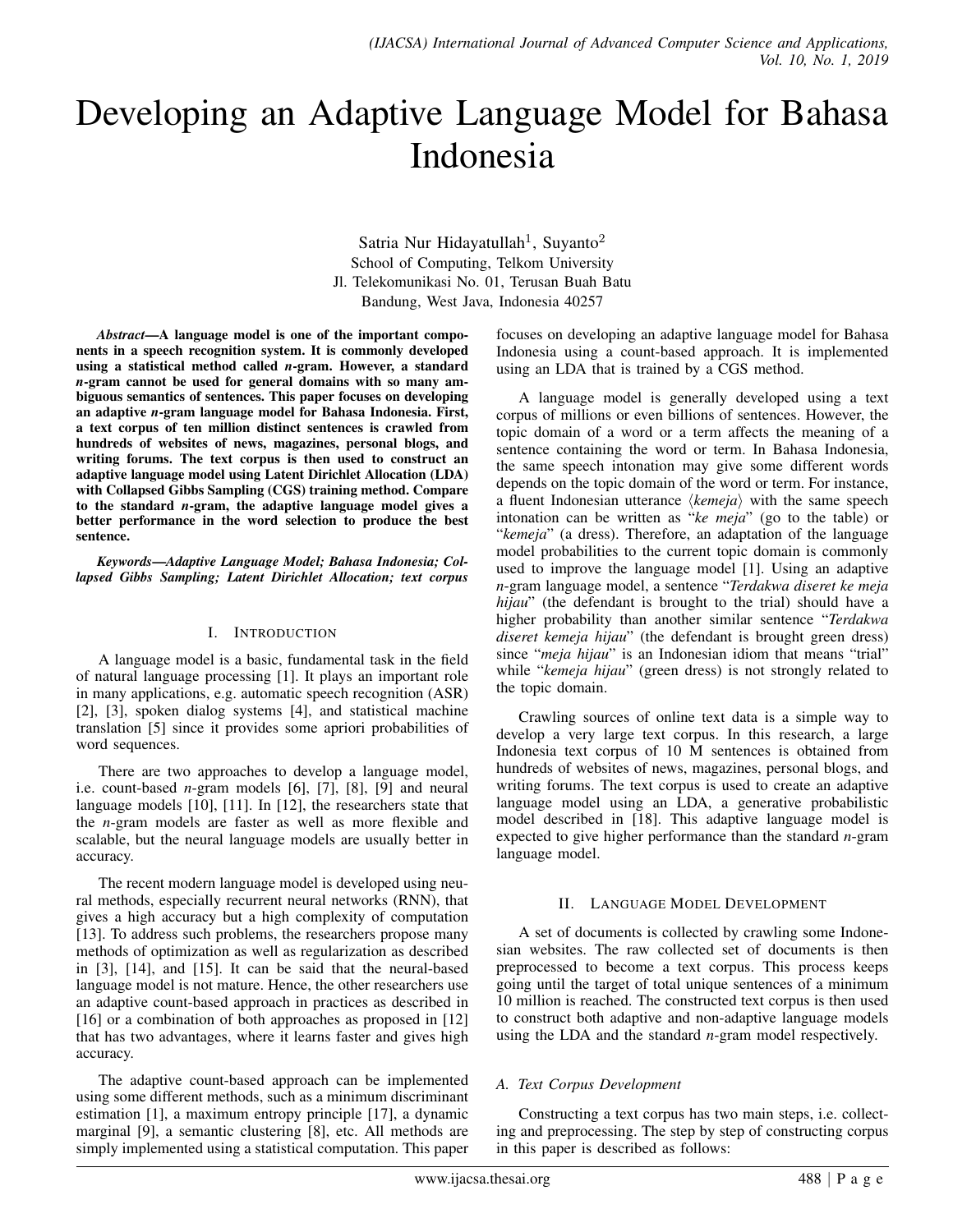- 1) Collecting millions of sentences by crawling many websites of news, magazines, personal blogs, and writing forums;
- 2) Cleansing the mistyped text using Regex, where the characteristics of mistyped words are: three or more vowels in a row, more than one punctuation, the word frequency is less than 10;
- 3) Cleansing the foreign words;
- 4) Removing the stop-words using a dictionary of Indonesian stop-words described in [19]; and
- 5) Counting the number of sentences, where a sentence contains maximum ten words and ended by a period ".", a question mark "?", or an exclamation point "!".

Those steps are repeated until the text corpus contains at least 10 million unique sentences.

# *B. Latent Dirichlet Allocation*

In LDA, each document is assumed to contain various topics and the words occurred in the document are supposed to be generated from the topics [18]. The pseudo-code adapted from [18] can be described as:

- 1) Assign  $\theta$  using dirichlet distribution ( $\alpha$ );
- 2) Assign  $\omega$  using dirichlet distribution ( $\beta$ );<br>3) For each word in the document do:
- For each word in the document do:
	- a) Choose a topic z using a multinomial distribution  $(\theta)$ ;
	- b) Choose a word distribution using the topic z;
	- c) Choose a word  $w_n$  using a multinomial distribution  $(\omega_z)$ ;
	- d) Loop step a to c for every word in the document.

# *C. Collapsed Gibbs Sampling*

The CGS is a method to train an LDA model to construct an adaptive model language. The purpose of this method is to improve a multinomial distribution on  $\theta$  parameter for every document and  $\omega$  for every topic [18]. The initial step of this method is counting distribution using LDA, either the topic distribution in every document or the word distribution in every topic. Each iteration of the training is described as follows:

- 1) Iteration for every document D
	- a) zm = topic distribution for every word in document D
	- b) nm = total topic distribution in document  $D$
- 2) Iteration for every word  $k$  in document  $D$ 
	- a) Do decrement for every old topic that has been assigned to the word  $k$  and decrement the total of the document that old topic has
	- b) Assign new topic using multinomial sampling
	- c) For every new topic do increment for the word  $k$  and for the total of the document that new topic has [18]

# III. RESEARCH METHODOLOGY

In this research, a motherset of 11,011,771 sentences from 339,128 documents is collected by crawling some websites.

The motherset represented as a set of documents is then used to develop an adaptive language model using the LDA. Meanwhile, the motherset that is represented as a set of sentences is used to construct a non-adaptive language model using an *n*-gram.

The developed language model is measured using a perplexity score since it will be used in an ASR system. As described in [20], [21], perplexity is a commonly used metric to measure the performance of a word-based language model applied in an ASR model. This metric has two advantages. Firstly, it is calculated independently with no real ASR. It is categorized as an intrinsic evaluation that is much simpler than an extrinsic one by evaluating the language model on the real ASR model [20]. Secondly, it has a high correlation with word error rate (WER) in an ASR, especially when the models are trained using the same training set of data. But, the perplexity score has a disadvantage where it cannot take into account an important issue in ASR related to the difficulty of acoustic. However, this disadvantage does not significantly reduce the correlation of perplexity with the ASR.

The smaller score of perplexity the better adaptive language model generated by the LDA. The perplexity score of a test set  $w$  calculated using

perplexity(
$$
\boldsymbol{w}
$$
) = exp $\left\{-\frac{\mathcal{L}(\boldsymbol{w})}{T}\right\}$ , (1)

where  $T$  is the number of tokens and  $\mathcal L$  represents a likelihood that is computed using

$$
\mathcal{L}(\boldsymbol{w}) = \log p(\boldsymbol{w}|\boldsymbol{\Phi}, \alpha) = \sum_{d} \log p(\boldsymbol{w}_d|\boldsymbol{\Phi}, \alpha). \qquad (2)
$$

In this research, an adaptive language model is developed gradually using the LDA. First, it is generated using the LDA for only 5 clusters with some iterations to verify its quality. Next, it is then developed using some bigger clusters to get a more realistic language model. Finally, the produced language model is compared to the non-adaptive standard *n*gram language model in term of the ratio of selecting the correct sentence to the incorrect one.

# IV. RESULT AND DISCUSSION

An adaptive language model is first developed using the LDA. The result is then compared to the non-adaptive standard *n*-gram language model based on a ratio of selecting the correct sentence to the incorrect one.

# *A. Adaptive Language Model*

The construction of the adaptive language model using LDA needs some experiments to see how the parameters work. The experiment of adaptive language model construction using LDA is divided into two experiments. First, Experiment 1 examines the training iteration and the total cluster to see if the perplexity really shows the quality of the word separation using human judgment. Next, Experiment 2 tests the parameters on a bigger cluster to check whether it needs more training iterations or not.

The perplexities produced by the model using 5 topics and three different iterations are illustrated by Table I. It shows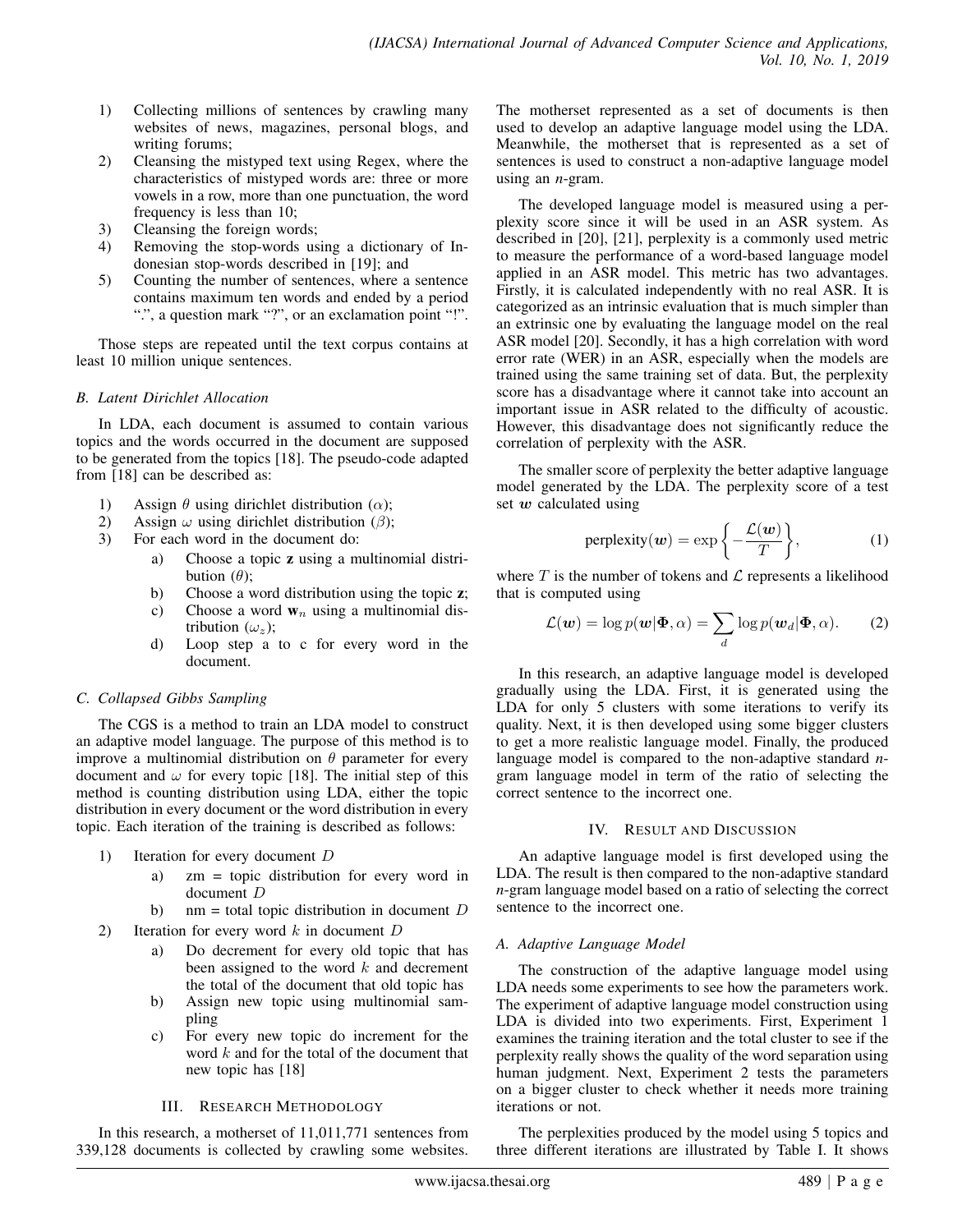that the more iteration the lower perplexity. Each perplexity is then investigated to check if a lower perplexity gives a clearer word distribution by the topic or not.

TABLE I. PERPLEXITY ON EXPERIMENT 1

| Model/State                  | Initial  | Final    |
|------------------------------|----------|----------|
| Topic = $5$ , Iteration = 10 | 5.089.37 | 4.418.41 |
| Topic = 5, Iteration = $15$  | 5.545.97 | 4.358.31 |
| Topic = 5, Iteration = $30$  | 7.125.30 | 4,296.86 |

Table II illustrates the word distribution of the model with 5 topics and 10 iterations. Each cluster consists of five words sorted by their rank and produces a unique topic. Cluster 1 that contains "*laku* (behavior)", "*hadap* (face up)", "*hasil* (result)", "*itu,* (that,)", and "*Indonesia*" produces a topic about "Indonesian people" (the behavior of Indonesian people in facing up that result). In this case, "*hasil* (result)" is a vague word since it is not clear what is result. Cluster 2 with five words of "*partai* (party)", "*ketua* (leader)", "*presiden* (president)", "*Jakarta,*", and "*Jakarta*" forms a topic about "Politic" (the leader of political party). Cluster 3 with five words of "*warga* (citizen)", "*jalan* (road)", "*korban* (victim)", "*kabupaten* (district)", and "*rumah* (home)" comes to a topic about "Disaster" (the citizen of district those to be the victim). Cluster 4 with five words "*lihat* (watch)", "*musim* (season)", "*tampil* (compete)", "*ini.* (this.)", and "*liga* (league)" forms a topic about "Sports" (to watch a competition in this season of league). Cluster 5 with five words of "*laku* (behavior)", "*milik* (belongs to)", "*Indonesia*", "*Rp* (Rupiah, the Indonesian currency)", and "*kerja* (work)" forms a topic about "Economy" (the behavior of Indonesian currency).

In Table II, where the model is developed using 5 cluster topics with 10 iterations, the word distribution shows the vague cluster when it is seen from the topic. Meanwhile, in Table III, where the model is developed using 5 cluster topics with 15 iterations, the word "*hasil* (result)" that is one of the vague words on the previous model starting to be clustered clearly. Cluster 3 that contains "*latih* (train)", "*menang* (win)", "*tanding* (compete)", "*hasil* (result)", and "*laga* (fight)" give a clearer assumption that the cluster belongs to the topic of "Sport". Finally, in the last model using 5 topics and 30 iterations illustrated by Table IV, the created word order that is previously in a clear cluster still remains in order. It means that a smaller perplexity brings a clearer word distribution by the topic.

Next, Experiment 2 uses the total cluster of both 15 and 20 as well as the training iteration of 30. It produces some results

TABLE II. WORD DISTRIBUTION USING 5 TOPICS AND 10 ITERATIONS

| laku   | hadap | hasil            | itи.      | Indonesia |
|--------|-------|------------------|-----------|-----------|
| partai | ketua | presiden         | Jakarta.  | Jakarta   |
| warga  | ialan | korban           | kabupaten | rumah     |
| lihat  | musim | tampil           | ini.      | liga      |
| laku   | milik | <i>Indonesia</i> | rp        | kerja     |
|        |       |                  |           |           |

| TABLE III. | WORD DISTRIBUTION USING 5 TOPICS AND 15 |
|------------|-----------------------------------------|
|            | <b>ITERATIONS</b>                       |

| Cluster/Rank |       |          |           |         |             |
|--------------|-------|----------|-----------|---------|-------------|
|              | laku  | Jakarta. | presiden  | Jakarta | partai      |
|              | laku  | milik    | Indonesia | rp      | itu,        |
|              | latih | menang   | tanding   | hasil   | laga        |
|              | warga | ialan    | korban    | polisi  | laku        |
|              | lihat | anak     | itи.      | ialan   | <b>buah</b> |

TABLE IV. WORD DISTRIBUTION USING 5 TOPICS AND 30 ITERATIONS

| Cluster/Rank |       |           |             |        |       |
|--------------|-------|-----------|-------------|--------|-------|
|              | laku  | presiden  | Jakarta,    | partai | ketua |
|              | anak  | lihat     | <i>buah</i> | rumah  | itu.  |
| 3            | latih | menang    | tanding     | hasil  | laga  |
| 4            | warga | korban    | polisi      | rumah  | jalan |
| 5            | laku  | Indonesia | rp          | milik  | kerja |

illustrated by Fig. 1 those show the changes of perplexity scores. It shows that the perplexity score goes up in the early training, but it keeps decreasing in the end until less than the initial perplexity. It means that a bigger cluster needs more training iterations.

To construct the final model of LDA, the total cluster of 90 and the training iteration of 300 are used. The parameters come from the combination of results from Experiment 1 and Experiment 2. The final perplexity score of the model is 22,108.03 as illustrated by Fig. 2. The perplexity score in the initial state is less than that in the final state. But, the initial state has lower credibility since it is randomly constructed.

#### *B. Comparison of the Adaptive and Non-adaptive Language Models*

The non-adaptive language model is created using a normal *n*-gram with a back-off smoothing method. The ratio of probability for the correct and incorrect sentences generated by the adaptive and non-adaptive models are then compared using ten pairs of the correct and incorrect sentences listed in Table V.

The results in Table VI show that 8 of 10 sentences produced by the adaptive language model have a bigger ratio to separate the correct sentences from the incorrect ones. Evaluating the 10th sentence shows that both language models make incorrect decisions with ratios less than 1. The nonadaptive language model is better than the adaptive model only on the 9th sentence. These facts show that the adaptive language model is more capable of building the best sentence since it carefully selects a word with a fit ratio for either correct or incorrect sentence.

#### V. CONCLUSION

An adaptive language model for Bahasa Indonesia has been successfully developed using an LDA. The LDA is capable of constructing a good cluster of an adaptive language model by constantly fixing the cluster of words shown by some top clusters on each topic. Compare to the standard *n*-gram, the developed adaptive language model gives a more accurate computation of the probability of word selection shown by some higher ratios of choosing correct sentences. In the future, more clusters can be generated from a bigger text corpus in order to produce a much bigger adaptive language model used in a real-world application of speech technology.

#### ACKNOWLEDGMENT

We would like to thank Telkom University and colleagues for providing a high-speed internet connection to develop a large mother sentence set used in this research.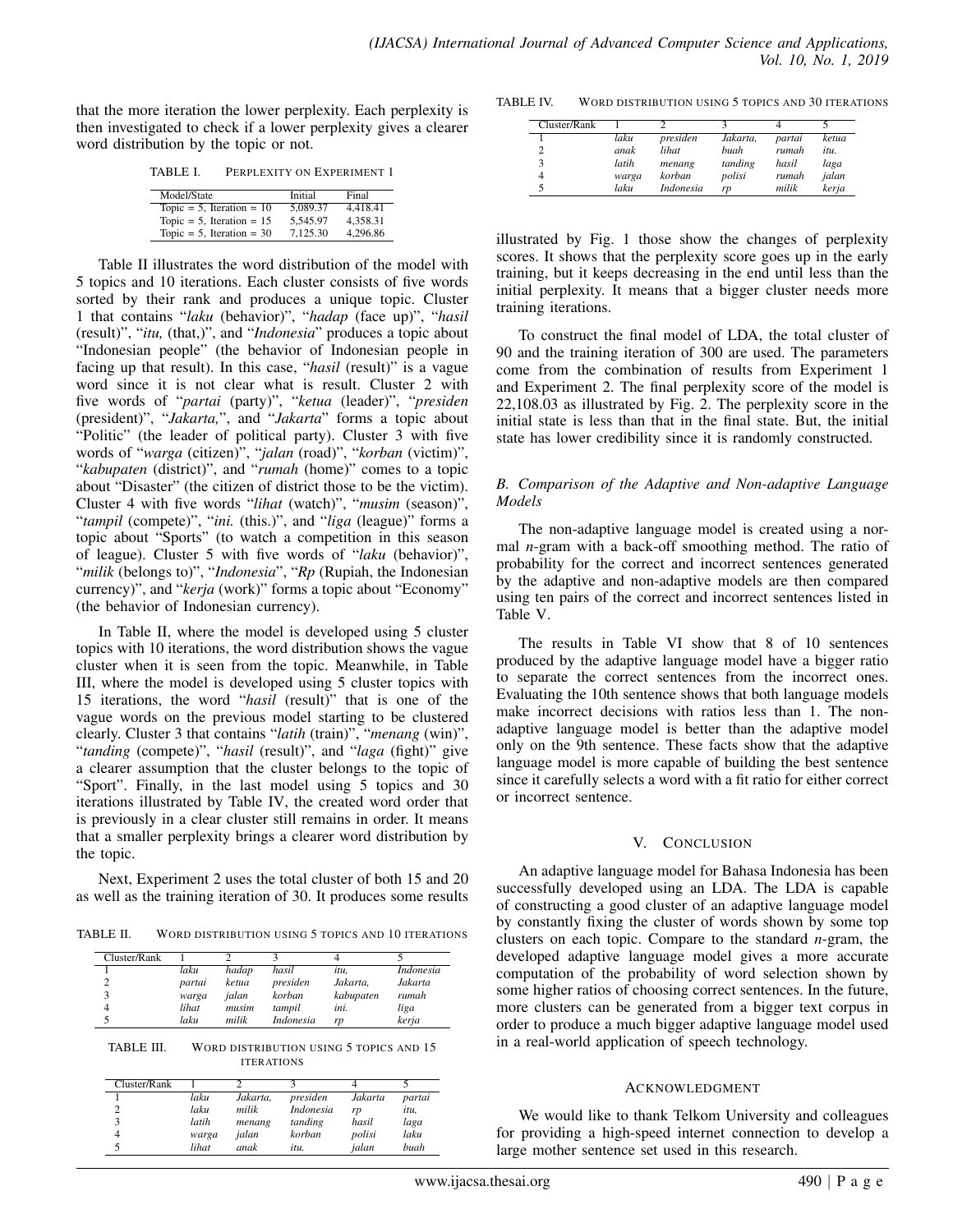



Fig. 1. Perplexity curves of 15 clusters (left) and 20 clusters (right)

TABLE V. TEN PAIRS OF THE CORRECT AND INCORRECT SENTENCES

| No | Correct Sentence                                                       | <b>Incorrect Sentence</b>                                               |
|----|------------------------------------------------------------------------|-------------------------------------------------------------------------|
|    | Terdakwa diseret ke meja hijau (the defendant is dragged to the trial) | Terdakwa diseret kemeja hijau (the defendant is dragged green dress)    |
|    | Mandi sambil keramas (Bathe while shampooing)                          | Mandi sambil kera mas (Bathe while monkey brother)                      |
|    | Ketua partai memimpin sidang (The leader of party leads the session)   | Ke tua partai memimpin sidang (To old party leads the session)          |
|    | Kejahatan yang kejam dan sadis (A crime that is cruel and sadistic)    | Kejahatan yang ke jam dan sadis (A crime that is to clock and sadistic) |
|    | Pemimpin keras kepala (A stubborn leader)                              | Pemimpin ke ras kepala (A leader to head race)                          |
|    | Nasi kebuli sangat nikmat (The Kebuli rice is so delicious)            | Nasi ke buli sangat nikmat (The rice to bladder is so delicious)        |
|    | Tidur pakai selimut (Sleep using a blanket)                            | Tidur pakai sel imut (Sleep using a cute cell)                          |
|    | Besok ujian tentang peribahasa (Tomorrow the test of proverbs)         | Besok ujian tentang peri bahasa (Tomorrow the test of a language fairy) |
|    | Tamasya ke kebun bunga (A trip to the flower garden)                   | Tamasya ke ke bun bunga (A trip to to the flower bun)                   |
| 10 | Simpanan dana Bu RT (Deposits of funds from Mrs. RT)                   | Simpanan dan abu RT (Deposits and RT ashes)                             |
|    |                                                                        |                                                                         |



Fig. 2. Perplexity curves of 90 clusters and 300 iterations

TABLE VI. COMPARISON OF PROBABILITY RATIO OF ADAPTIVE AND NON-ADAPTIVE LANGUAGE MODELS

| N <sub>0</sub> | Non-adaptive model | Adaptive model |
|----------------|--------------------|----------------|
| 1              | 1.670465           | 1.167508       |
| $\overline{c}$ | 1.405522           | 1.435420       |
| 3              | 1.649173           | 1.709780       |
| 4              | 1.130223           | 1.138503       |
| 5              | 1.568608           | 1.635319       |
| 6              | 1.090512           | 1.114604       |
| $\overline{7}$ | 1.393444           | 1.420549       |
| 8              | 1.269316           | 1.291451       |
| 9              | 1.519365           | 1.338187       |
| 10             | 0.929215           | 0.915490       |
|                |                    |                |

#### **REFERENCES**

- [1] S. Deila Pietra, V. Deila Pietra, R. L. Mercer, and S. Roukos, "Adaptive language modeling using minimum discriminant estimation," *EEE International Conference on Acoustics, Speech and Signal Processing (ICASSP)*, vol. 1, no. Mdi, pp. 633–636, 1992.
- [2] T. Matsuoka, R. Hasson, M. Barlow, and S. Furui, "Language model acquisition from a text corpus for speech understanding," in *IEEE International Conference on Acoustics, Speech, and Signal Processing Conference (ICASSP)*, vol. 1, may 1996, pp. 413–15A vol. 1.
- [3] M. Ma, M. Nirschl, M. Ma, M. Nirschl, F. Biadsy, and S. Kumar, "Approaches for Neural-Network Language Model Adaptation," in *INTERSPEECH*, 2017.
- [4] R. A. Solsona, E. Fosler-Lussier, H. J. Kuo, A. Potamianos, and I. Zitouni, "Adaptive language models for spoken dialogue systems," in *2002 IEEE International Conference on Acoustics, Speech, and Signal Processing*, vol. 1, may 2002, pp. I–37–I–40.
- [5] P. Baltescu and P. Blunsom, "Pragmatic Neural Language Modelling in Machine Translation," in *The 2015 Annual Conference of the North American Chapter of the ACL*, 2015, pp. 820–829.
- [6] R. Rosenfeld, "A Hybrid Approach to Adaptive Statistical Language Modeling," in *Proceedings of the Workshop on Human Language Technology*, ser. HLT '94. Stroudsburg, PA, USA: Association for Computational Linguistics, 1994, pp. 76–81. [Online]. Available: https://doi.org/10.3115/1075812.1075827
- [7] C.-H. Lee and J.-L. Gauvain, "Adaptive Learning in Acoustic and Language Modeling," in *Speech Recognition and Coding*, A. J. R. Ayuso and J. M. L. Soler, Eds. Berlin, Heidelberg: Springer Berlin Heidelberg, 1995, pp. 14–31.
- [8] R. Kneser and J. Peters, "Semantic clustering for adaptive language modeling," in *1997 IEEE International Conference on Acoustics, Speech, and Signal Processing*, vol. 2, apr 1997, pp. 779–782 vol.2.
- [9] R. Kneser, J. Peters, and D. Klakow, "Language Model Adaptation Using Dynamic Marginals," in *EUROSPEECH*, 1997.
- [10] S. Merity, B. McCann, and R. Socher, "Revisiting Activation